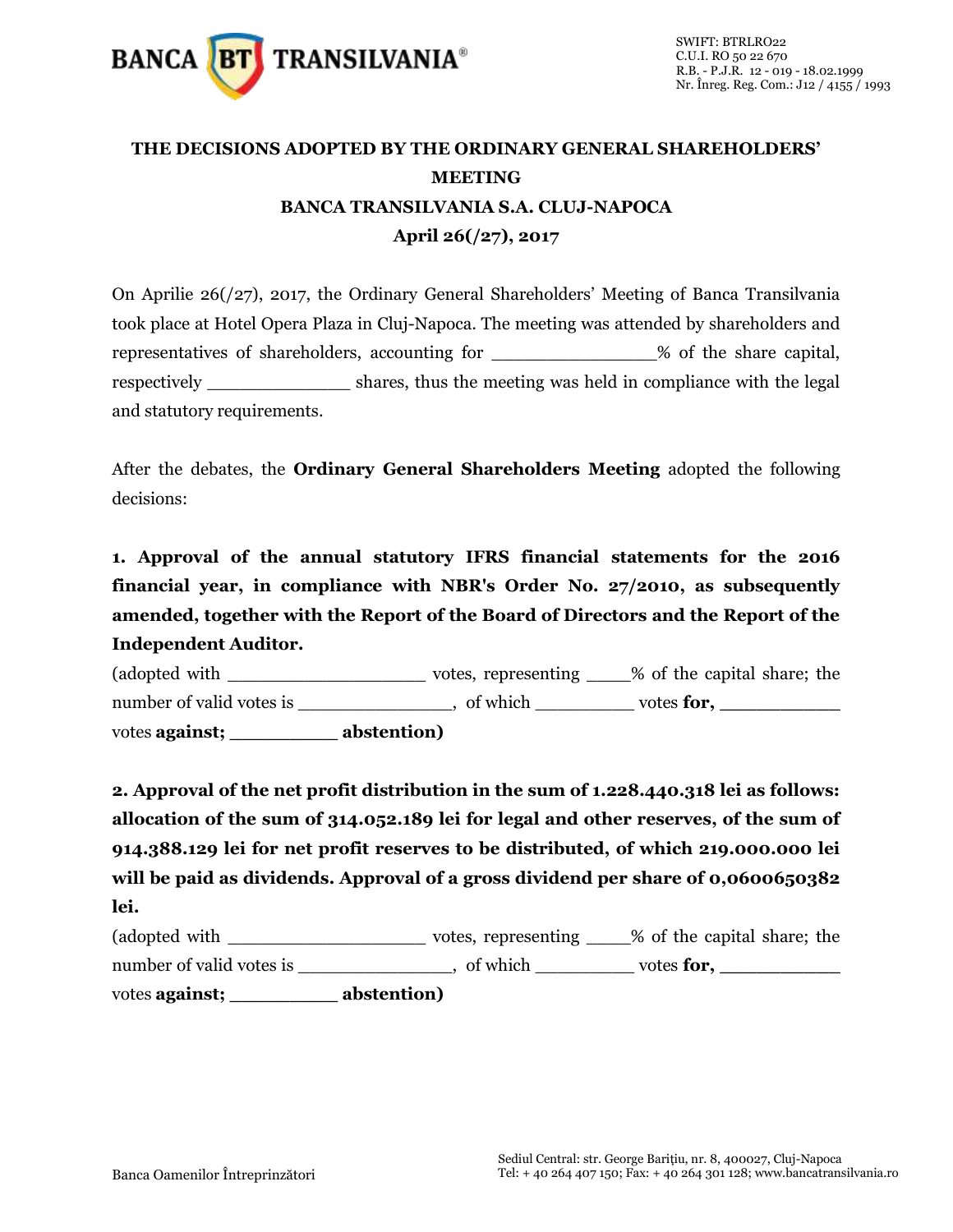

**6. Election of a director for the period remaining until the expiry of the mandate of the current Board of Directors (i.e. until April 2018), given the available vacancy.**

| <b>Election Director</b>              | Total votes<br>cast | <b>Percentage</b><br>votes cast | For | Against | Abstention |
|---------------------------------------|---------------------|---------------------------------|-----|---------|------------|
| <b>MIRELA ILEANA</b><br><b>BORDEA</b> |                     |                                 |     |         |            |
| <b>CALIMAN</b><br><b>LAURENTIU</b>    |                     |                                 |     |         |            |

**7. Approval of the date of August 4th, 2017 as the registration date (defined as the date of identification of the shareholders who are to benefit from dividends and other rights under the GMS decisions) and of the ex date – August 3, 2017.** (adopted with \_\_\_\_\_\_\_\_\_\_\_\_\_\_\_\_\_\_ votes, representing \_\_\_\_% of the capital share; the number of valid votes is \_\_\_\_\_\_\_\_\_\_\_\_, of which \_\_\_\_\_\_\_\_\_ votes **for**, \_\_\_\_\_\_\_\_\_

votes **against; \_\_\_\_\_\_\_\_\_ abstention)**